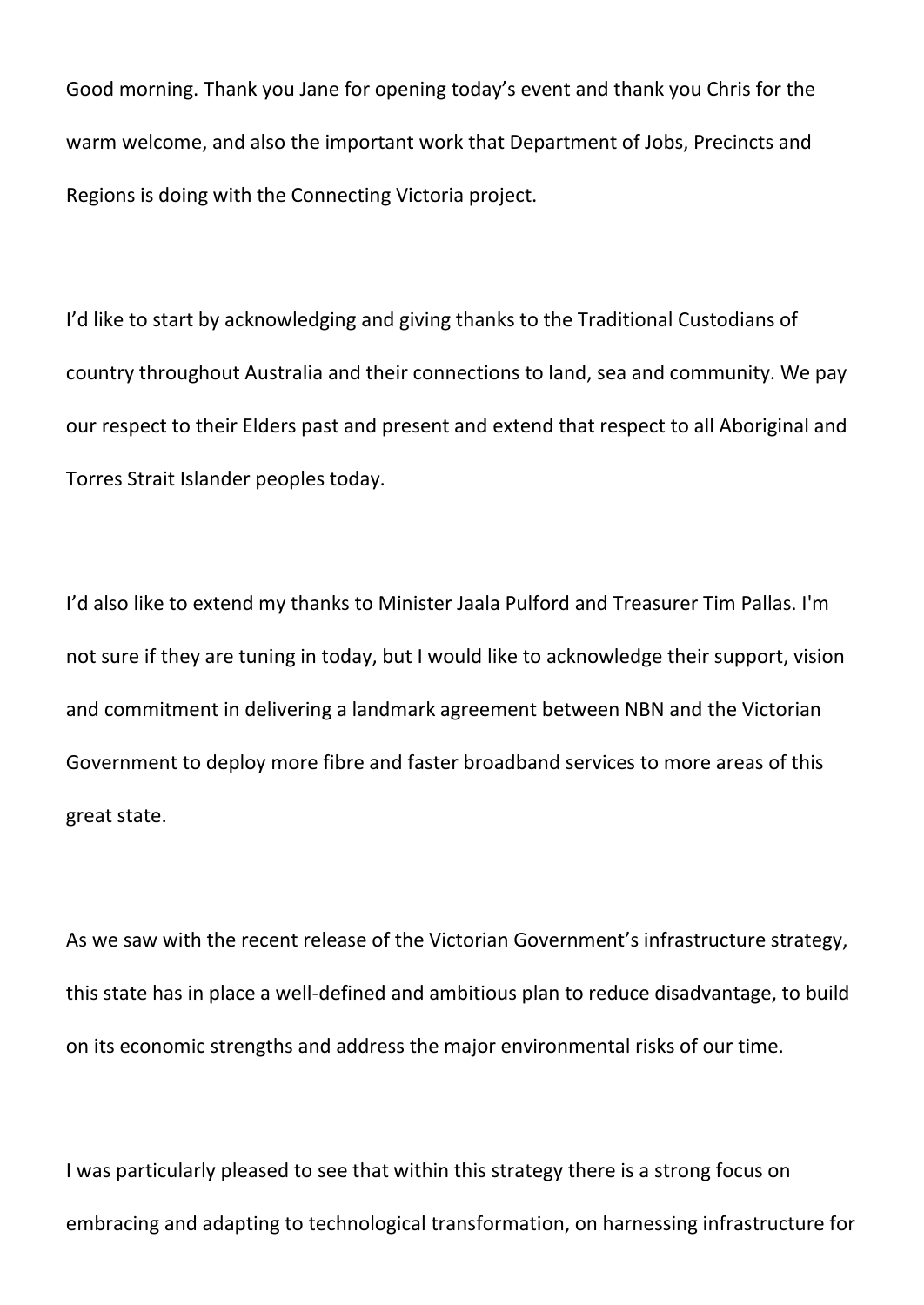productivity and growth, and on the importance of developing our rural and regional areas.

These are key areas that closely align with our purpose at NBN – which is to lift the digital capability of Australia.

And they are focus areas that will be essential if we are to fully transition to a digital economy in the future.

Not only that, they will become increasingly important as we navigate our recovery from the economic and social impacts that COVID-19 has caused.

I'll also have more to say on some of these themes later, but for now I will run you through the topics I'd like to talk about today.

To begin, I will talk about what NBN is, what we do, and the role we play in connecting Australian homes and businesses to the opportunities made possible by ubiquitous broadband access.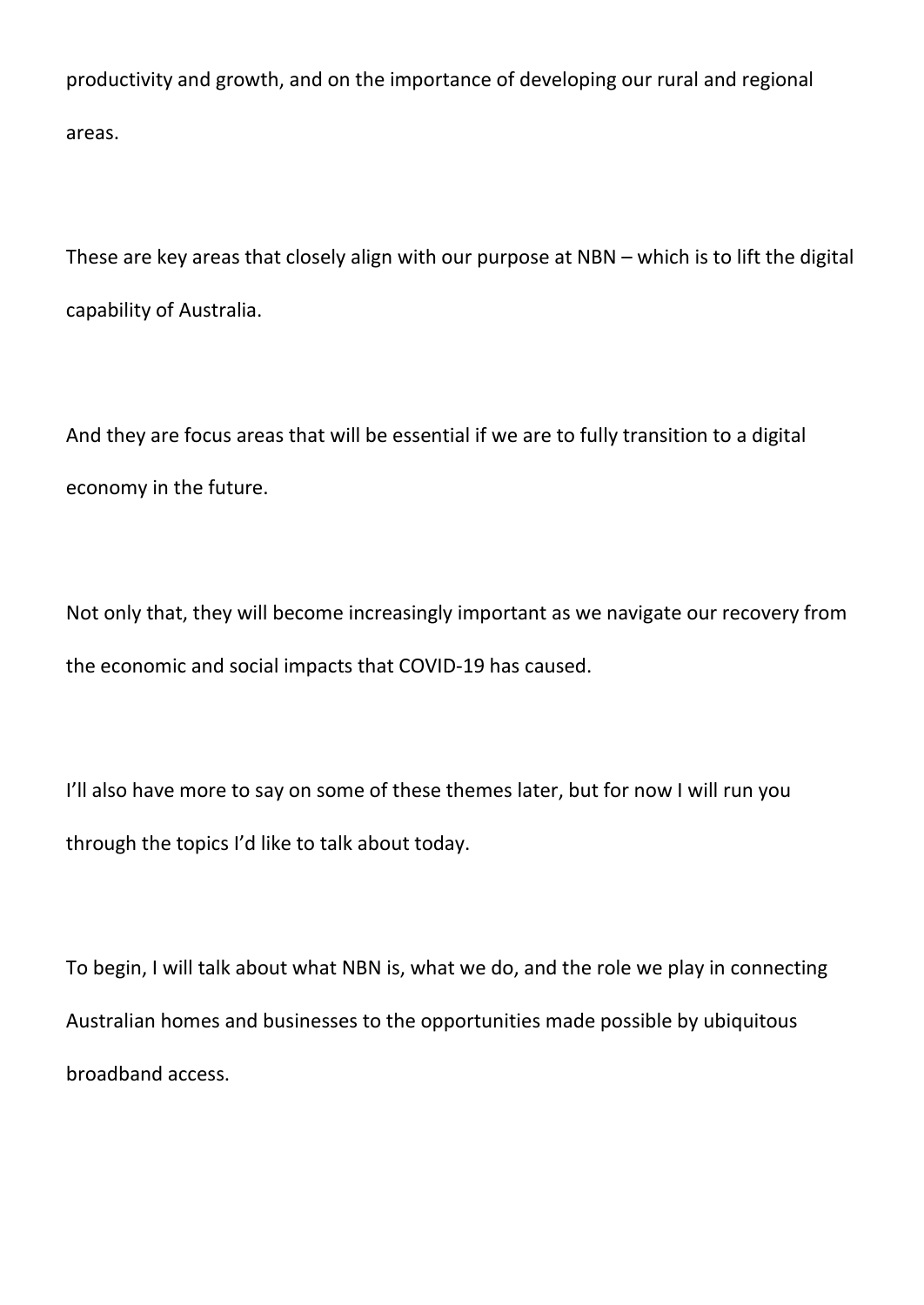I will speak about the importance of this connectivity to our social and economic wellbeing, and the role NBN has played in keeping the nation connected through COVID-19.

And finally I will talk about some macro themes like the increased regionalisation of our communities and better healthcare access that we are seeing play out as Australia becomes a more digitally connected nation.

But first, a little about NBN.

# **AUSTRALIA'S DIGITAL BACKBONE**

NBN is the government-owned, wholesale-only company that provides high-speed broadband access to homes and businesses across the entire country.

Essentially, internet providers purchase wholesale access from us, which is then sold on to homes and businesses as retail and business internet plans.

To put it more simply, we are the digital backbone that delivers high-speed broadband to your doorstep.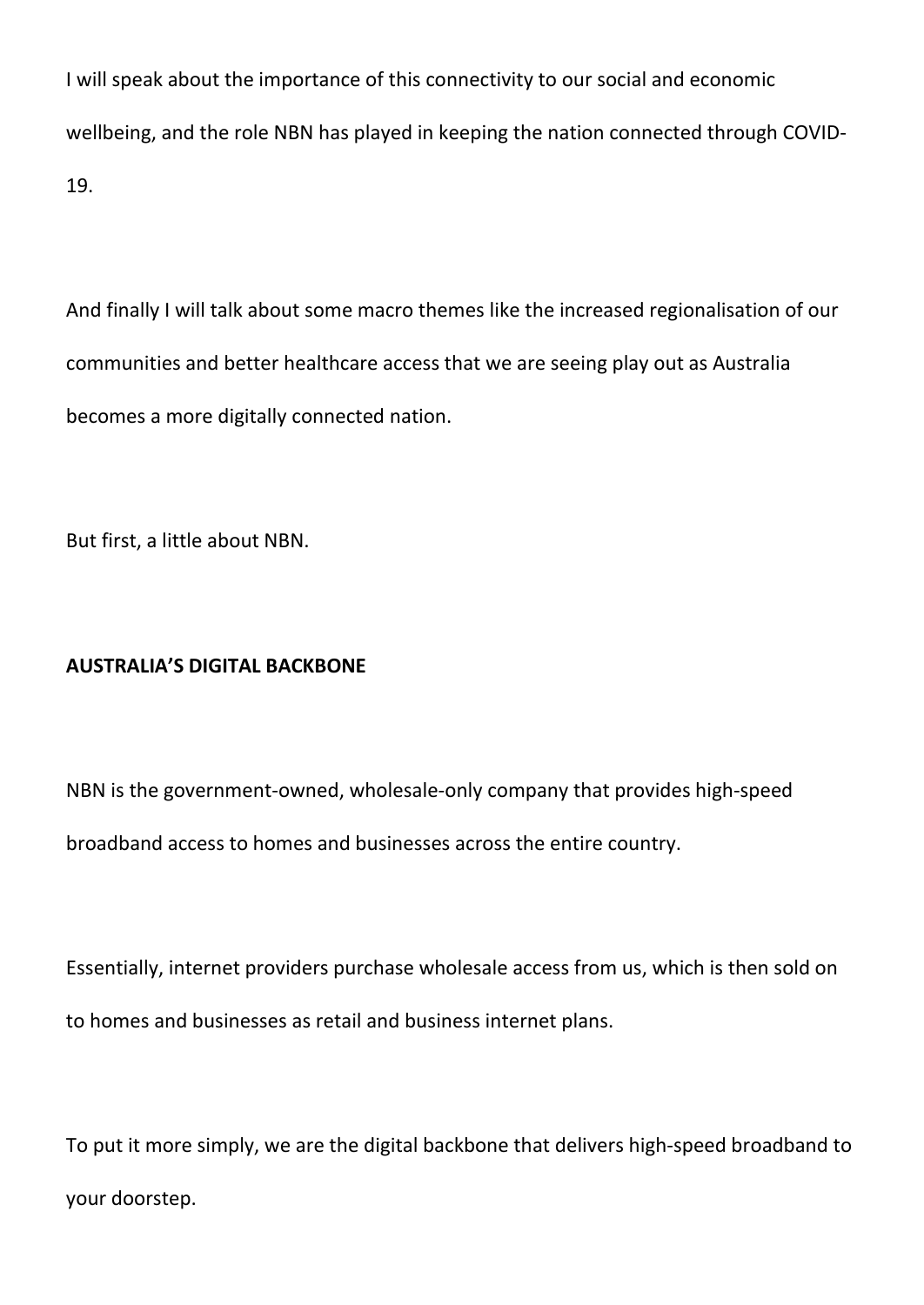Just like the electricity and gas distributors who keep our lights and heating running, we are the utility that makes Australia's internet work.

But more than just keeping the internet working, NBN also exists to transform Australia's telecommunications market through major structural reform.

This important policy goal has improved the competitiveness of the retail internet sector, and improved services in the bush. More recently, the connectivity provided by these policy goals has helped us all stay connected through the challenges of COVID.

Over the past decade we have been working hard to build this digital backbone that is the NBN.

We have built one the world's largest and ubiquitous broadband networks that passes 12 million homes and businesses through regional, remote and metropolitan areas.

More than 8.2 million residential and business premises are now using the network, which covers an estimated 17 million Australians.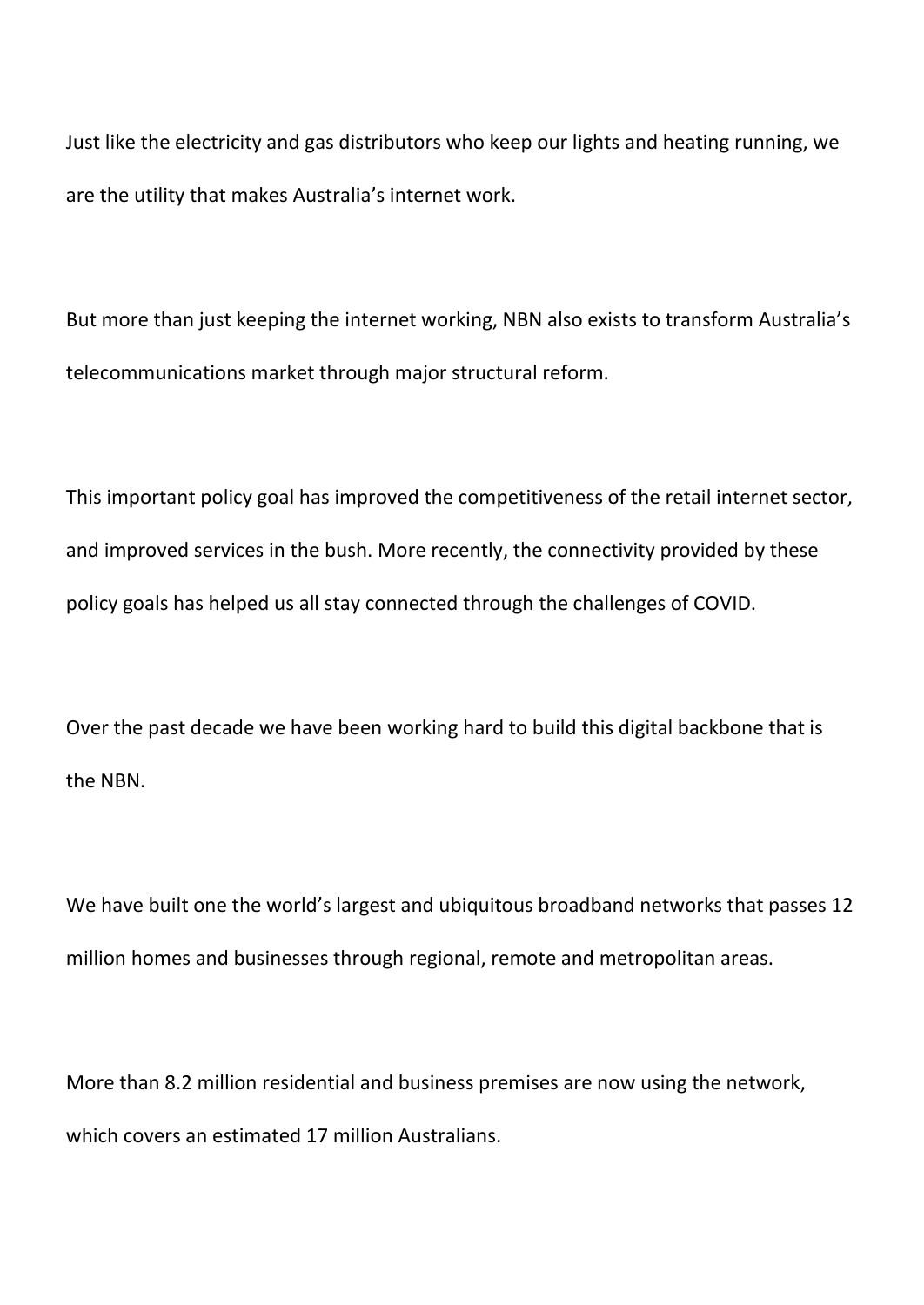As for the rollout across Victoria, we have made over 3.1 million premises ready to connect of which more than 2.1 million homes and businesses using the network today.

We've travelled across the entirety of the state, connecting homes and businesses of all sizes - from Mildura to Mallacoota and to the MCG itself. We've even connected Rod Laver Arena and St Paul's Cathedral in the middle of Melbourne.

Like the rest of Australia, the build in Victoria has been incredibly complex with some very unique challenges.

Take, for example, the small seaside town of Mallacoota in the far east of Victoria.

Before NBN came along, Mallacoota was a town that had been stuck on ADSL era technology for decades. A town that was just months away from going live on the NBN when the devastating bushfires of 2020 tore through the region and incinerated the aerial backhaul link that was almost ready to connect the town to the NBN.

After establishing interim communication services for the town, our people got to work rebuilding infrastructure in the area. It has been a complex build, involving multiple approvals from Parks Victoria, Aboriginal Victoria and Gippsland Council and a lot of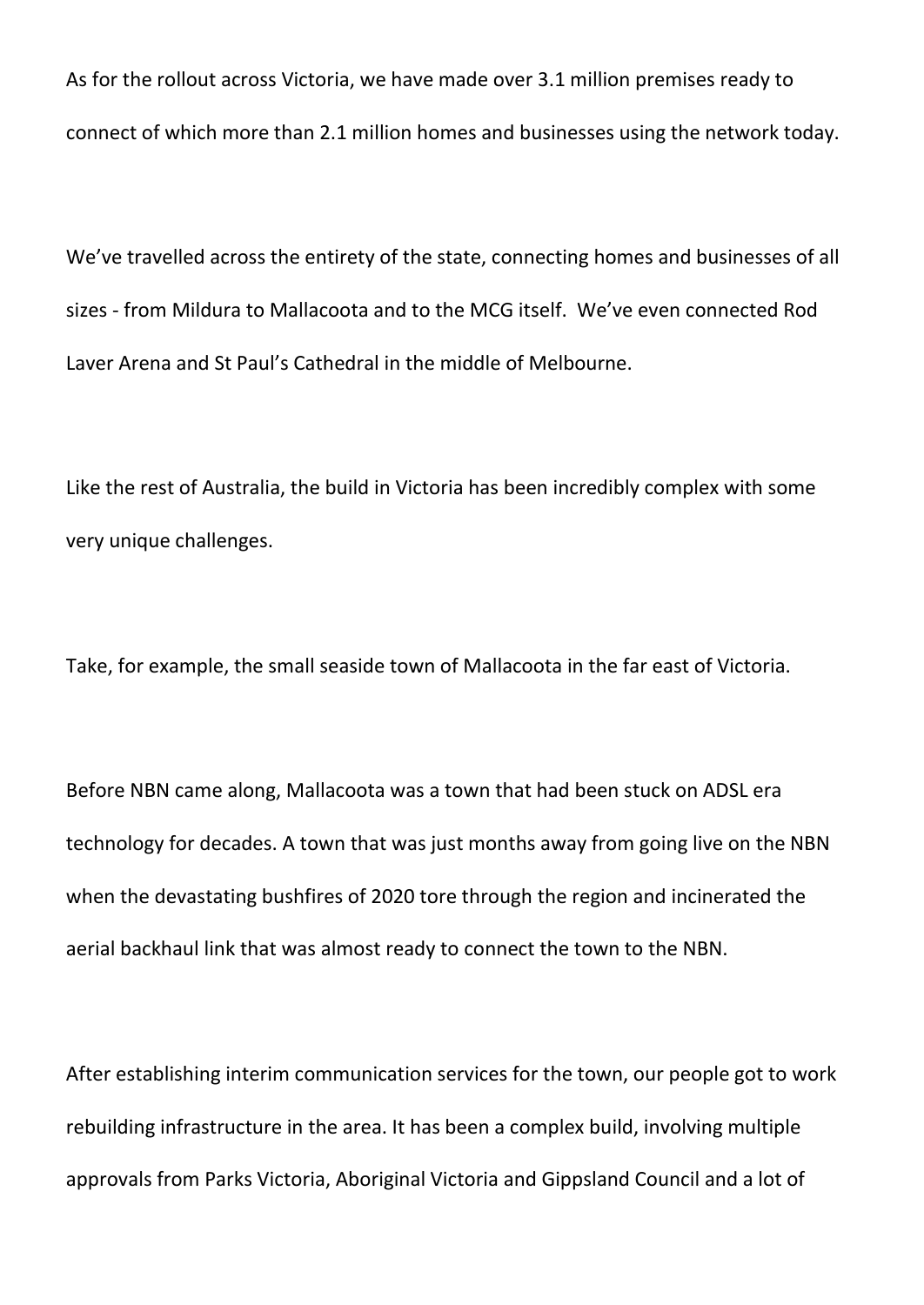coordination that was made possible thanks to the Department of Jobs, Precincts and Regions.

Given the township of Mallacoota is hemmed by National Parks and hectares of old growth forests, we were determined to make the network more resilient to any potential bushfires or extreme weather events in the future. So, this time, we went underground, laying 62 kilometres of cable, ducts, pits and joints between Cann River and Mallacoota, including through the National Park.

Today, the township and its 1000 premises are now reconnected and enjoying the benefits that access to broadband can enable.

This is just one example of how we regularly engage with, and work with, the states and territories to help ensure communities are connected to the vital communication services that NBN provides.

### **NETWORK INVESTMENTS**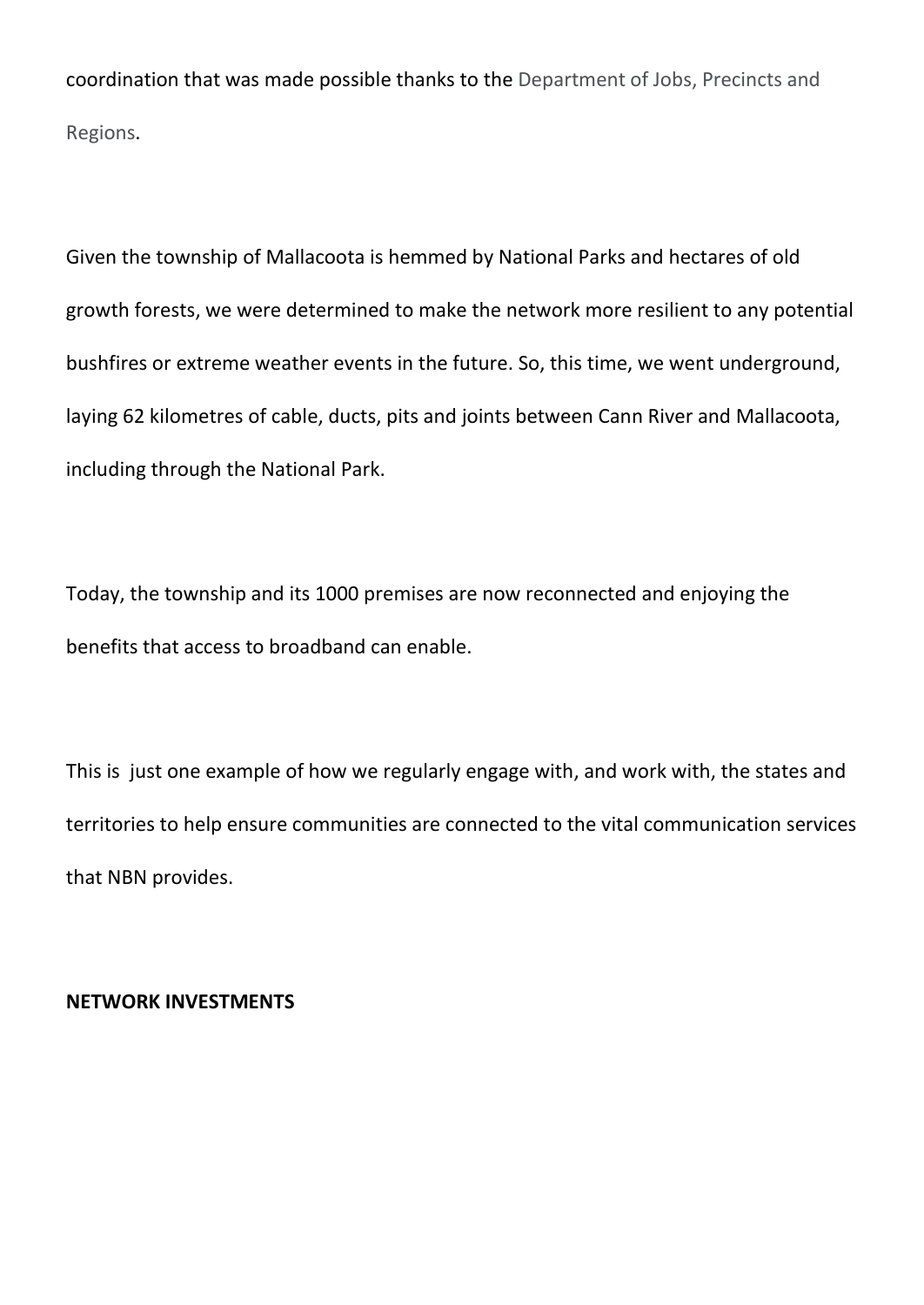Having completed the initial build of the network last year, we are now in the midst of NBN's next evolution with a \$4.5 billion investment to increase the capability, reach and value of this critical asset for the nation.

This investment will see us extend the reach of our fibre networks deeper into communities so that we can continue to meet the digital needs of households and businesses, today and into the future.

By the end of 2023, this will mean that 75 per cent of the NBN fixed line footprint – or approximately 8 million premises across Australia - will have access to download speeds of close to 1Gbps.

We are also making significant investments to boost connectivity for business of all sizes with the creation of dedicated Business Fibre Zones.

And for rural and regional Australian, we have launched a \$300 million co-investment fund to increase regional and rural Australia's access to the reliable, fast, secure and resilient broadband services they need to thrive in a digital economy.

### **CONSUMER CHANGES AND COVID**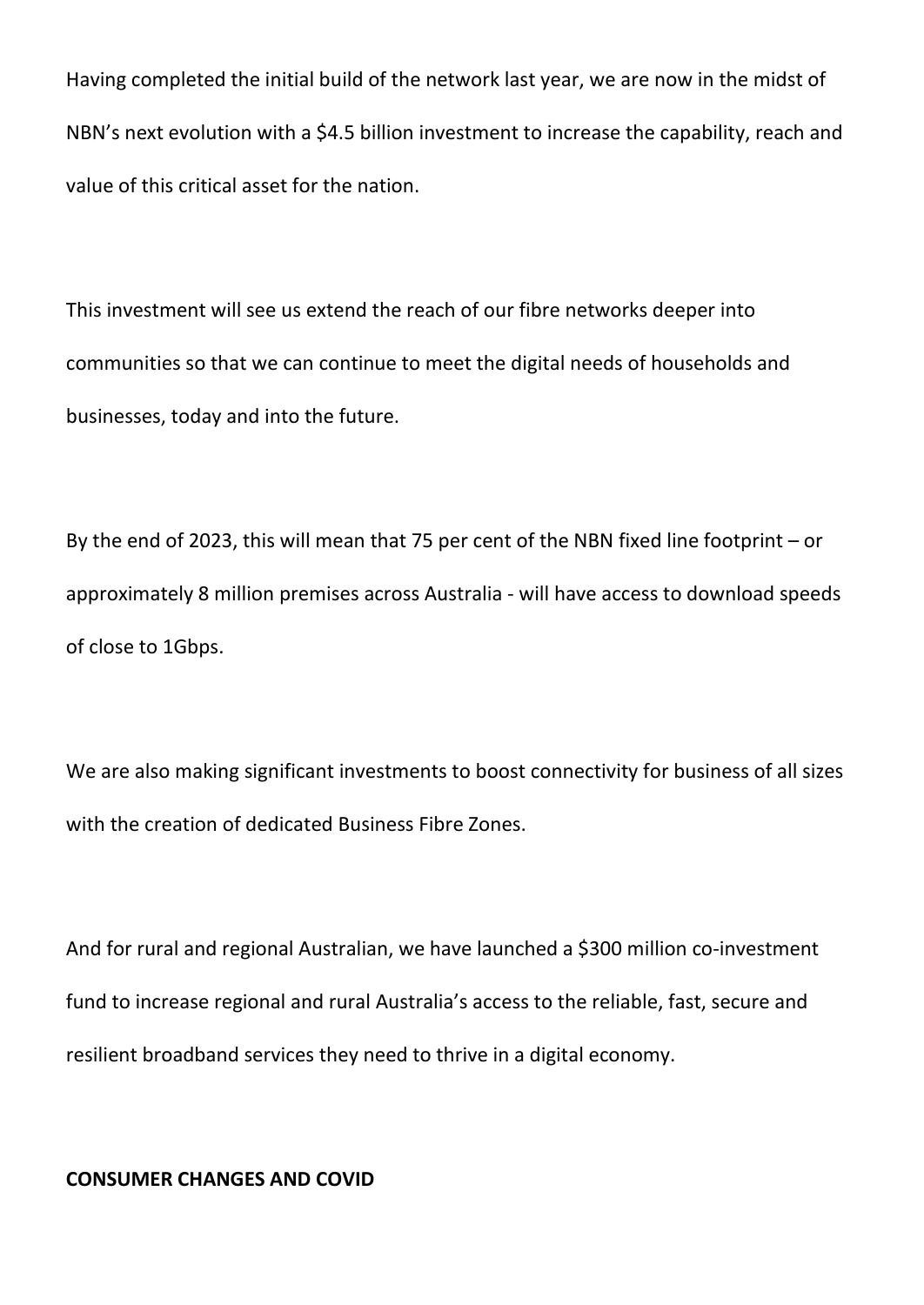With the path set to evolve the reach and capability of the NBN, we as a nation now need to think seriously about how we make the most of connectivity to ensure we meet the challenges of today, and build a stronger economy and society for the future.

COVID has caused great disruption to our social and economic lives, but it has also created opportunities for us to fundamentally rethink how we work, how we plan our cities, how we commute, how we entertain, learn, and connect with each other.

Notwithstanding the devastating health impact inflicted by COVID around the world, I believe this confluence of the risk of COVID, and the opportunities of technology, have placed us at one those rare inflection points in history.

The usual forces that drive technology change and adoption – like competition, ubiquity of access and globalisation – have been pushing at the edges of our ways of work, education and health systems, for years.

But it took the pandemic to accelerate the decisions of individuals, businesses, our institutions, and even our political systems, to embrace what was thought only possible a few years ago, but has now been made real because of technology.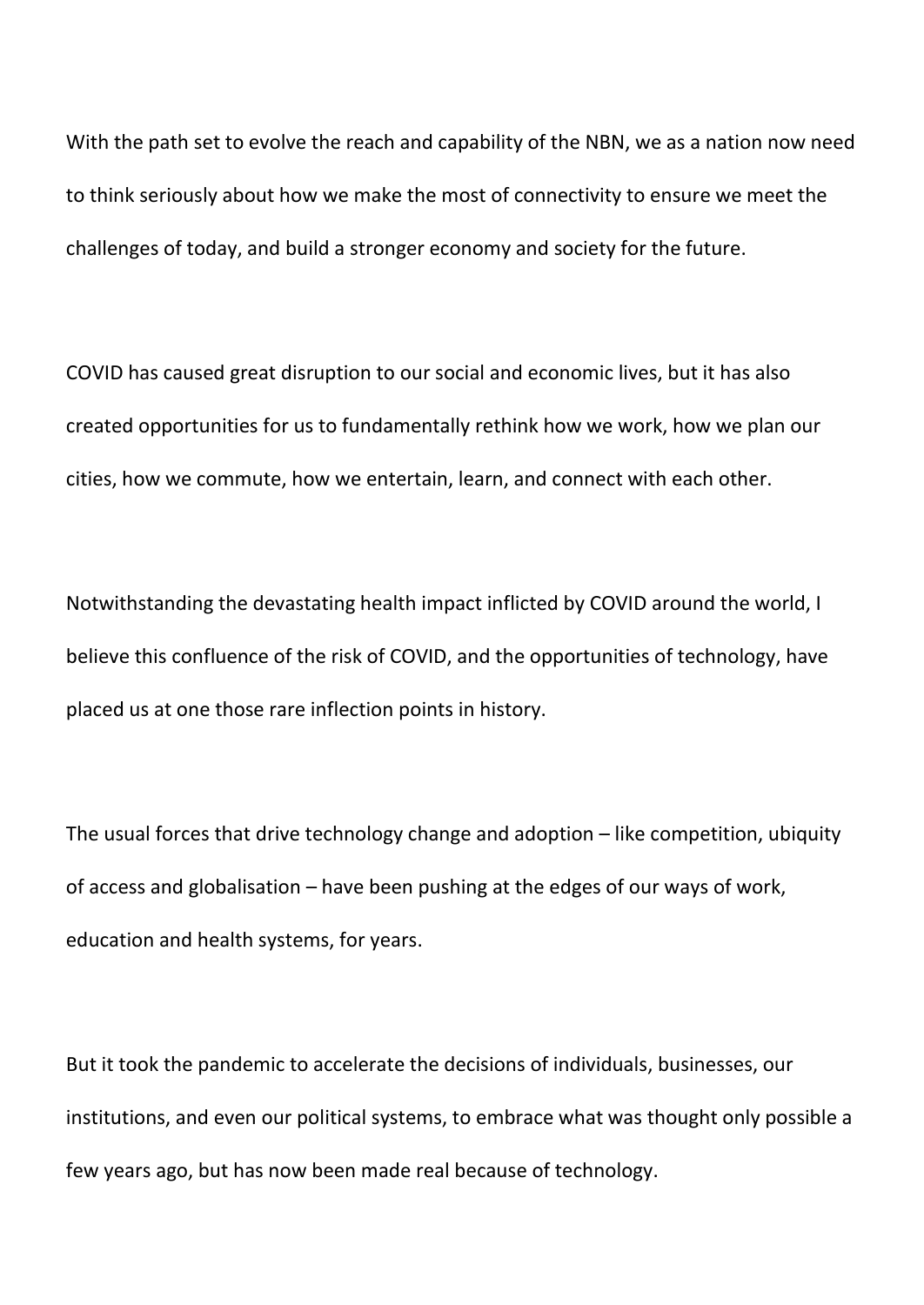According to the Australian Bureau of Statistics, COVID restrictions have coincided with the accelerated use of a range of customer and business applications. This includes work video calls (which are up 75 per cent), online health services (which are up 67 per cent), online education (which is up 58 per cent) and online grocery shopping (which is up 38 per cent).

To put the scale of this advance into perspective, according to research from McKinsey, COVID has triggered changes to technological adoption over the last 12 months that would otherwise have taken three to four years to play out.

In the home, you might have noticed this through increases in online shopping, or the addition of a connected security sensor, or perhaps the purchase of a digital assistant for your kitchen.

But on a macro level we are seeing the adoption and widespread use of digital connectivity translate into more significant behavioural changes.

We shifted workplaces from the office to the home.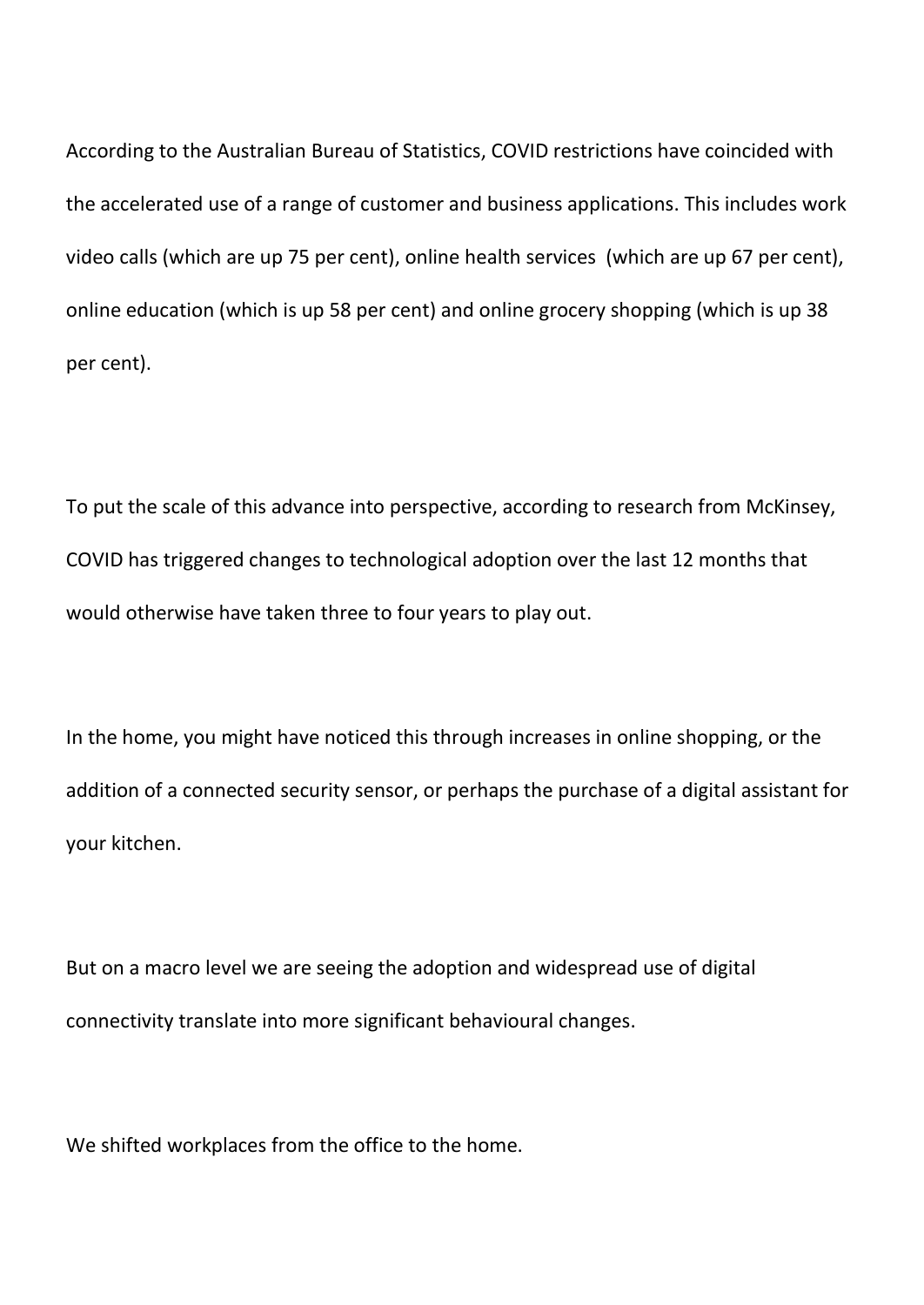Our children adapted to studying and learning from home.

Broadband technology became the only way to see friends and relatives, and for many it has been the safest way to see their doctor.

And many small businesses pivoted to the online world to access new markets and customers.

## **REGIONAL AND REMOTE AUSTRALIA**

As we move towards a more digital economy and the lifestyles it enables, I believe there will be a stream of positive flow-on effects to the more regional and remote parts of Australia too.

Indeed, we are already seeing this play out across many parts of the nation.

Infrastructure Victoria chief executive Michel Masson recently noted that much of the demand we are seeing for new infrastructure is in outer growth and regional areas.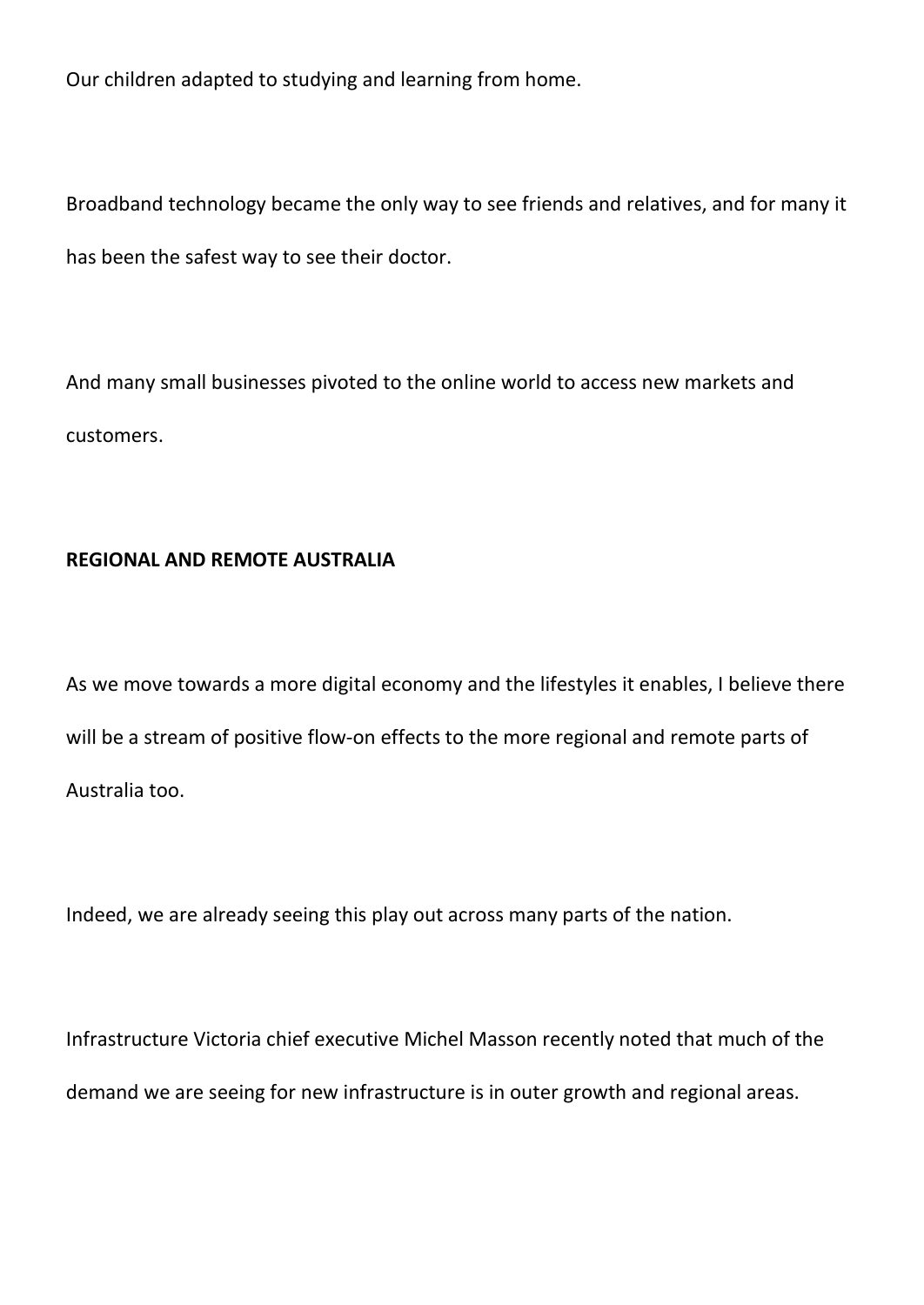To quote Mr Masson: "By better connecting outer suburban growth areas and the regions to Melbourne, we can provide fairer access to jobs, transport and services for all regardless of postcode."

I believe broadband connectivity is the key to making this a reality.

It is estimated that Melbourne's outer northern and western suburbs are expected to attract more than 800,000 new residents over the next 30 years.

These sorts of population growth projections are exactly why urban planners spend so much time and effort considering and debating big issues such as 'smart cities' and '30 minute cities' where every life and lifestyle need is within 30 minutes of your home.

Because, by definition, a liveable city is **not** one where these extra million or so residents hit the road at the start and end each day to commute to and from the CBD.

As a society we **cannot** hold on to these 'old ways' of being. It is imperative that we embrace technology – and find new and better ways!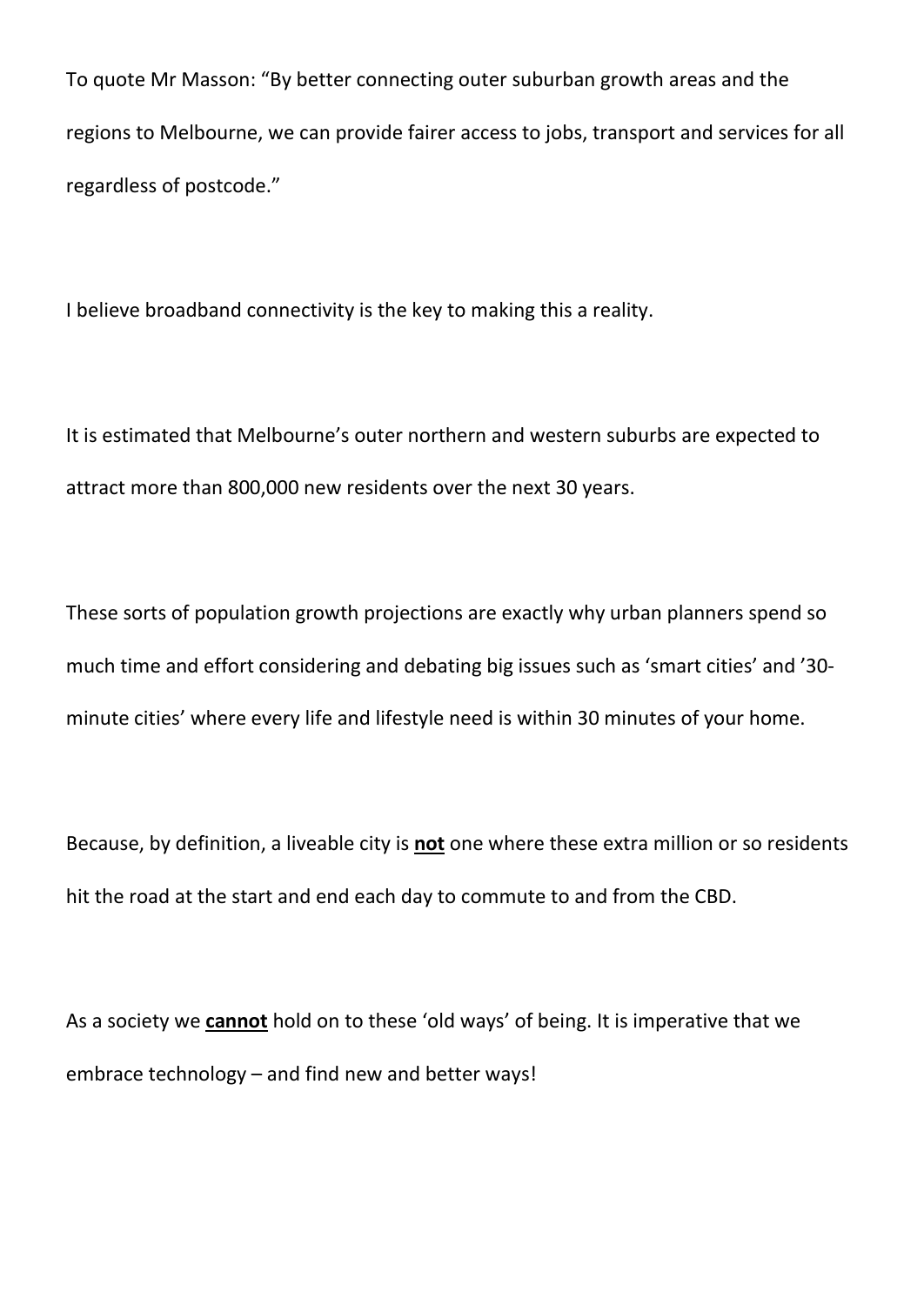This is a trend we are seeing Australia-wide.

For the five quarters on record since the start of the COVID pandemic, we have seen net migration out of our capital cities and into the regions increase by close to 55,000 people. That is 120 people per day.

Some have started calling this migration to peri-urban and regional centres as the "Great Reshuffling."

This has triggered a demographic shift from cities to regional and urban fringe areas and resulted in job growth for these areas - more than 66,000 jobs in April this year, which was the highest since the mining boom a decade ago.

I have no doubt that this Great Reshuffling will be a boon for the regions. Increasing access and usage of broadband services in remote and rural areas - and the digital skills, online education, and better healthcare access that comes with it – will lead to increased job and population growth, higher rates of business creation and lower unemployment rates.

#### **HEALTHCARE**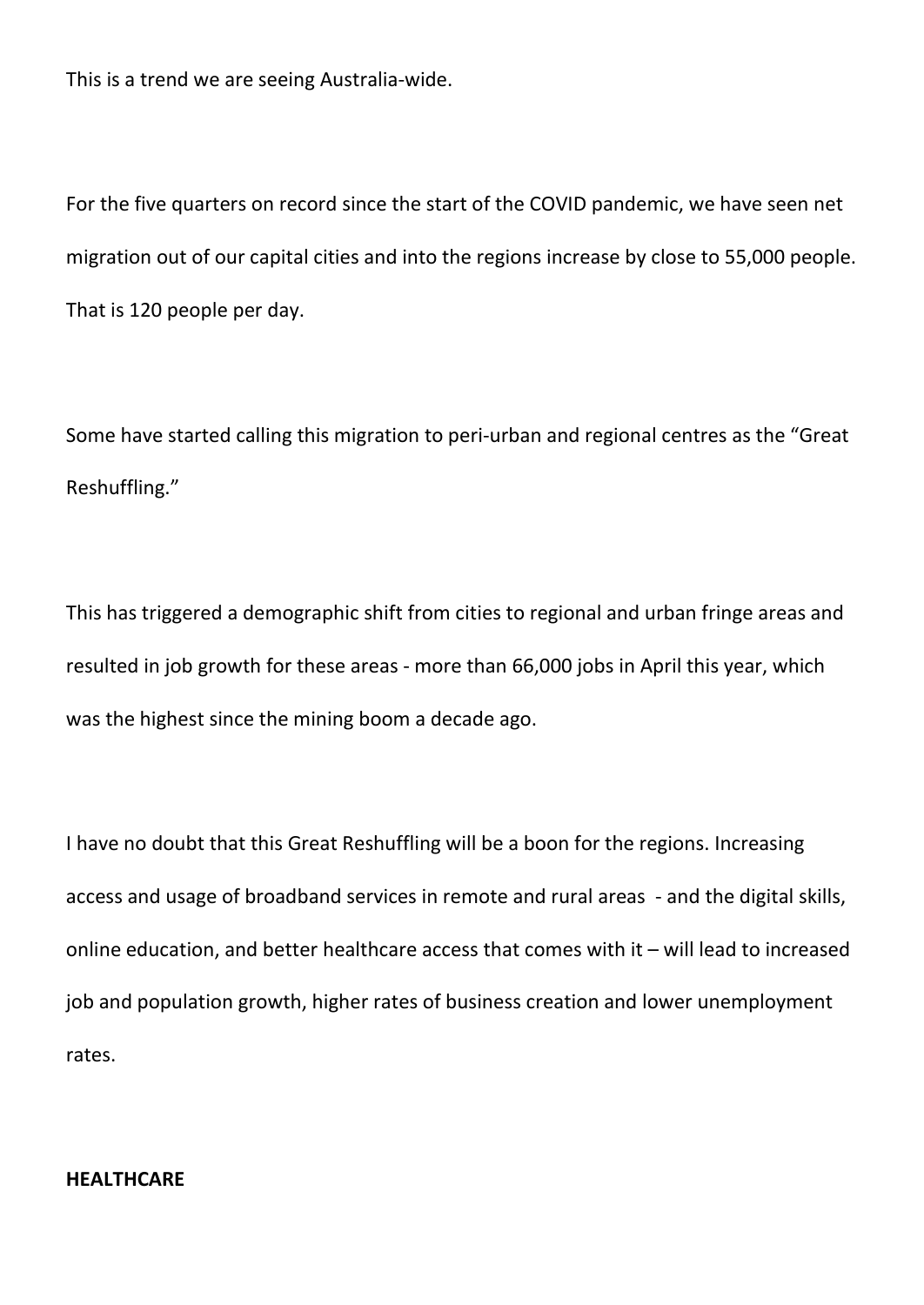Broadband connectivity can also improve health and life outcomes by offering access to remote healthcare providers, online social networks and educational opportunities.

This has been made evident through the increased take-up of telehealth consultations over the last 18 months.

What was once only possible in the confines of a hospital or GP's office can now be done from our homes.

With population shifts to regional areas, an aging population and the rise of chronic conditions, it has now become a necessity to treat patients from the comfort of their own home.

The ability to treat patients remotely thanks to connectivity is even more important when you consider the disproportionate number of doctors in urban areas which creates a healthcare scarcity in rural and regional areas.

The rise of telehealth services is also playing a critical role in helping to limit the spread of COVID in our more vulnerable communities.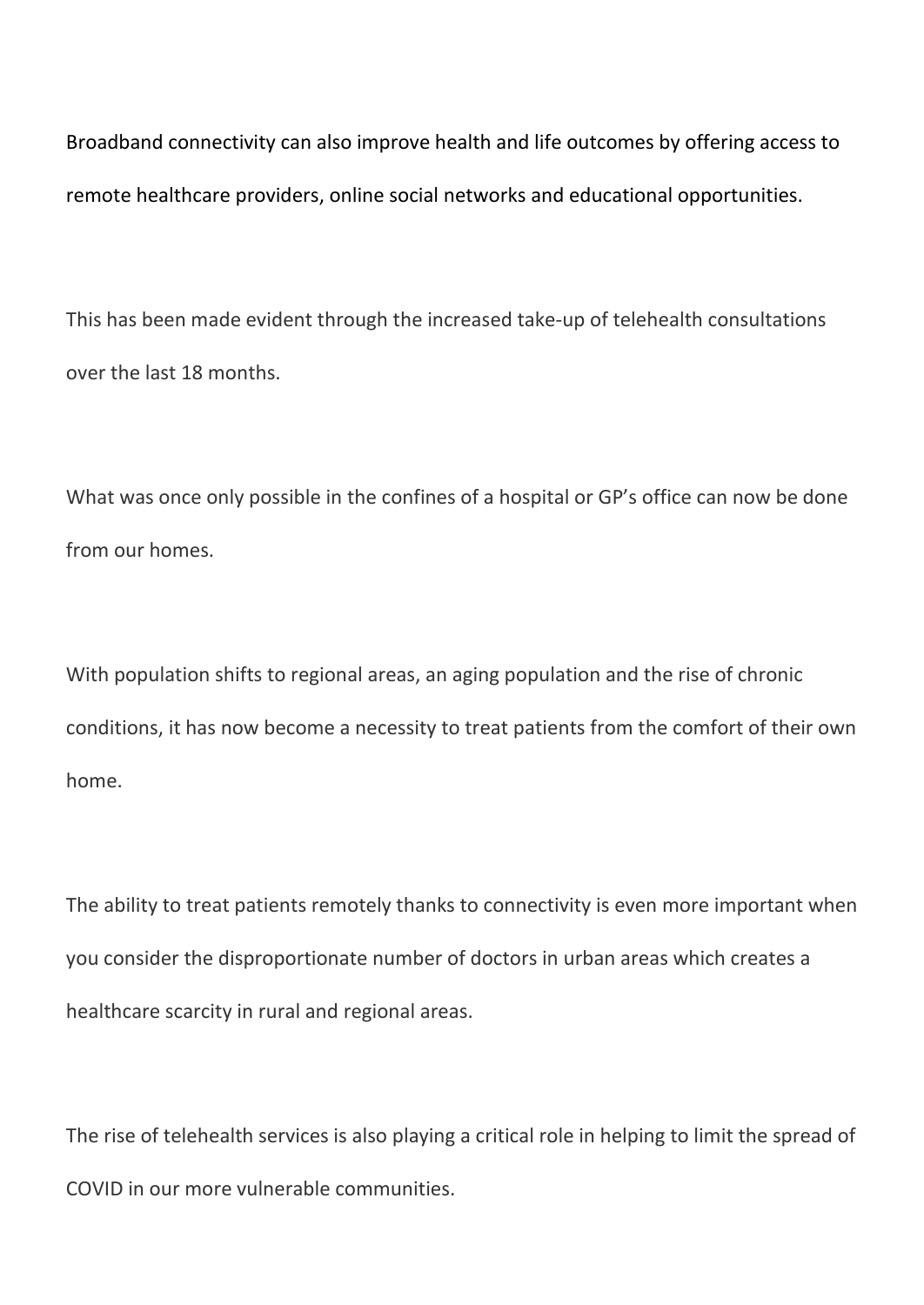Take for example Dr Tony Bongiorno in Ballarat.

As COVID struck last year, he quickly embraced telehealth and video conferencing as a key defence to prevent the further spread of the virus in his community, and to improve his patients' care.

He says this shift to the online world of patient care has been a game-changer for people who traditionally lack medical services because of their isolation or because of their frailty. It's allowed busy parents to avoid the chaos of bundling their kids into the car or to spend an awkward time in a waiting room.

And for indigenous patients in remote areas where communities often lack real health services, it's provided far simpler ways to communicate with their doctor to get the health outcomes they need.

Prior to the pandemic, Dr Bongiorno told us that "this would have never happened in a million years".

#### **DIGITISING AUSTRALIAN BUSINESSES**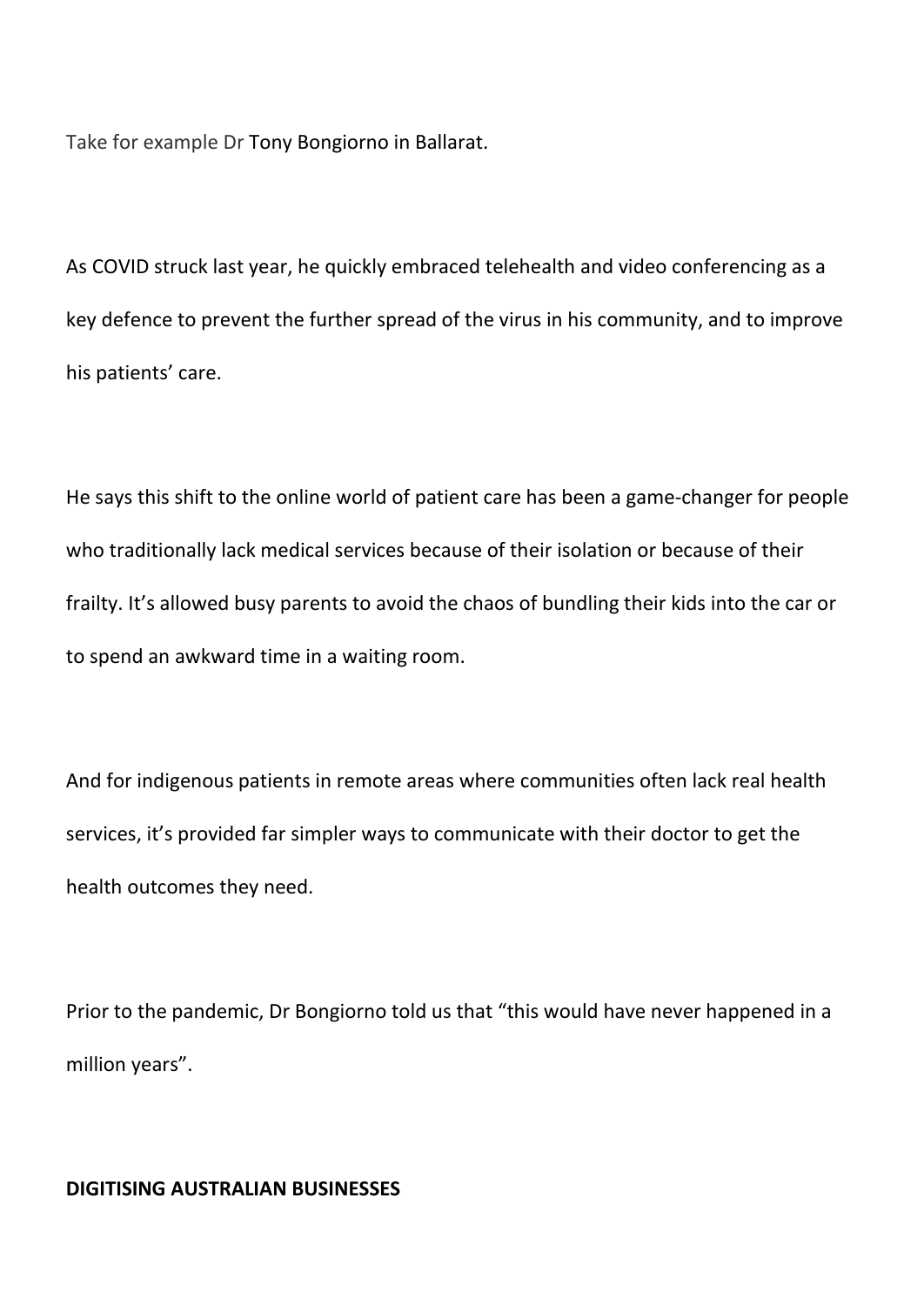The final theme I want to speak about today is how we can better support business of all sizes to take advantage of the digital opportunities that broadband access enables.

We all know that businesses power the economic engine of the nation. But without the digital tools to participate on the world stage, our good intentions and hard work will wither on the vine.

I believe the most important thing we can do to build the right environment for digital businesses to thrive is to foster communities and cities where the use and adoption of digital tools, skills and technologies is the norm for all homes and businesses, not just a few.

This is why we continue to make significant investments to support Australia's small and medium businesses.

Working in partnership with internet providers, we have committed up to \$700 million of initiatives to support business innovation, productivity and growth over the next few years.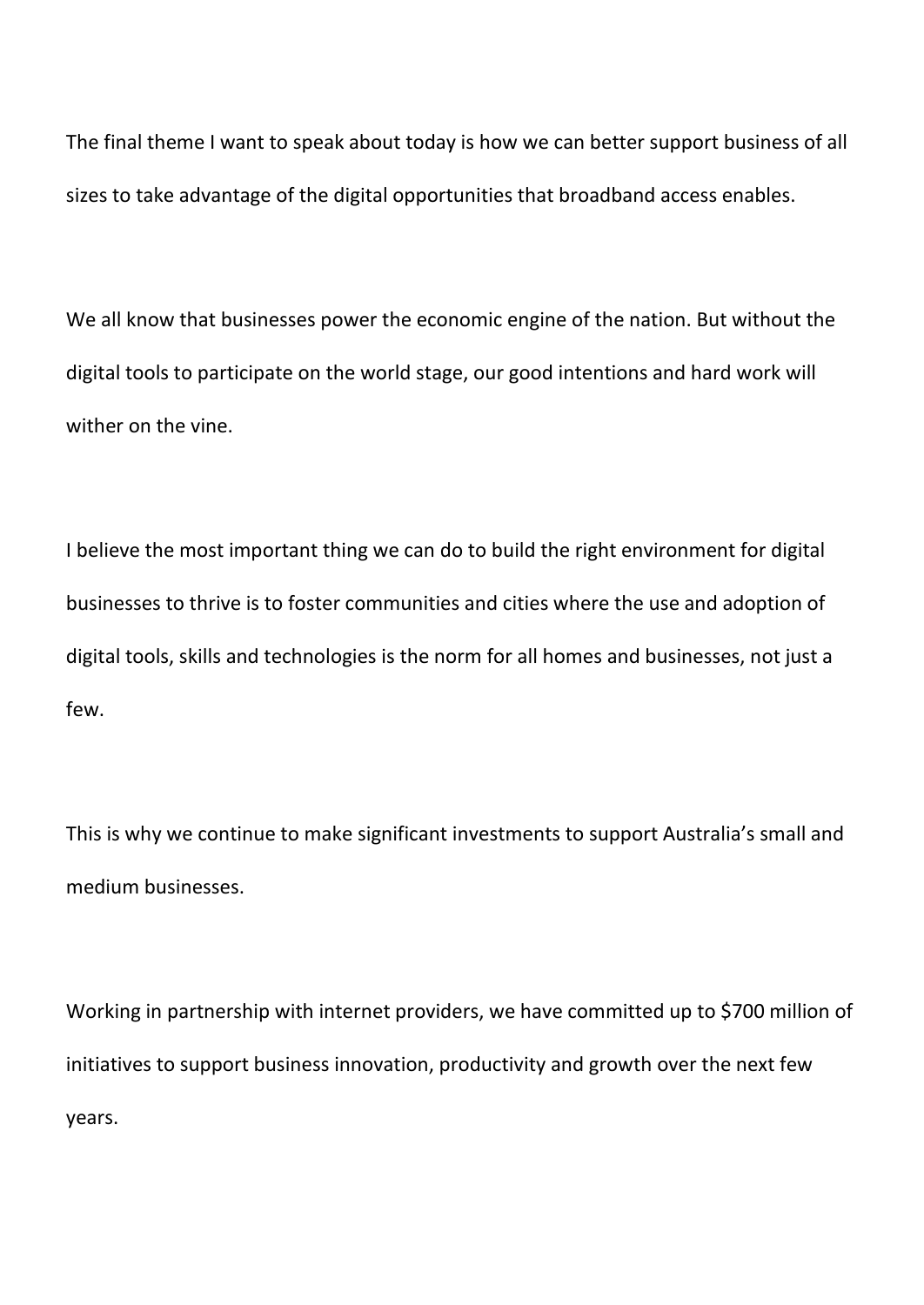So far this investment has included the creation of 295 Business Fibre Zones nationally, that today cover more than 860,000 business premises.

These zones are giving businesses access to symmetrical download and upload speeds of up to one gigabit per second, at significantly reduced wholesale prices.

As I mentioned earlier, last week we signed a landmark agreement with the Victorian Government that will see significant co-investment to deliver more fibre and faster broadband services to more areas of Victoria.

As part of this deal, the Victorian Government has committed \$73 million to be held on trust by NBN Co for co-funding new broadband infrastructure around Victoria.

The projects that the Victorian Government has in mind are the creation of new Business Fibre Zones, flipping fixed-wireless and satellite served communities to fixed line and upgrades to our fixed-line network.

Through this partnership we will create eleven new Business Fibre Zones covering approximately 10,000 businesses in Victorian suburbs and towns including Benalla, Hamilton and Lara, to name a few.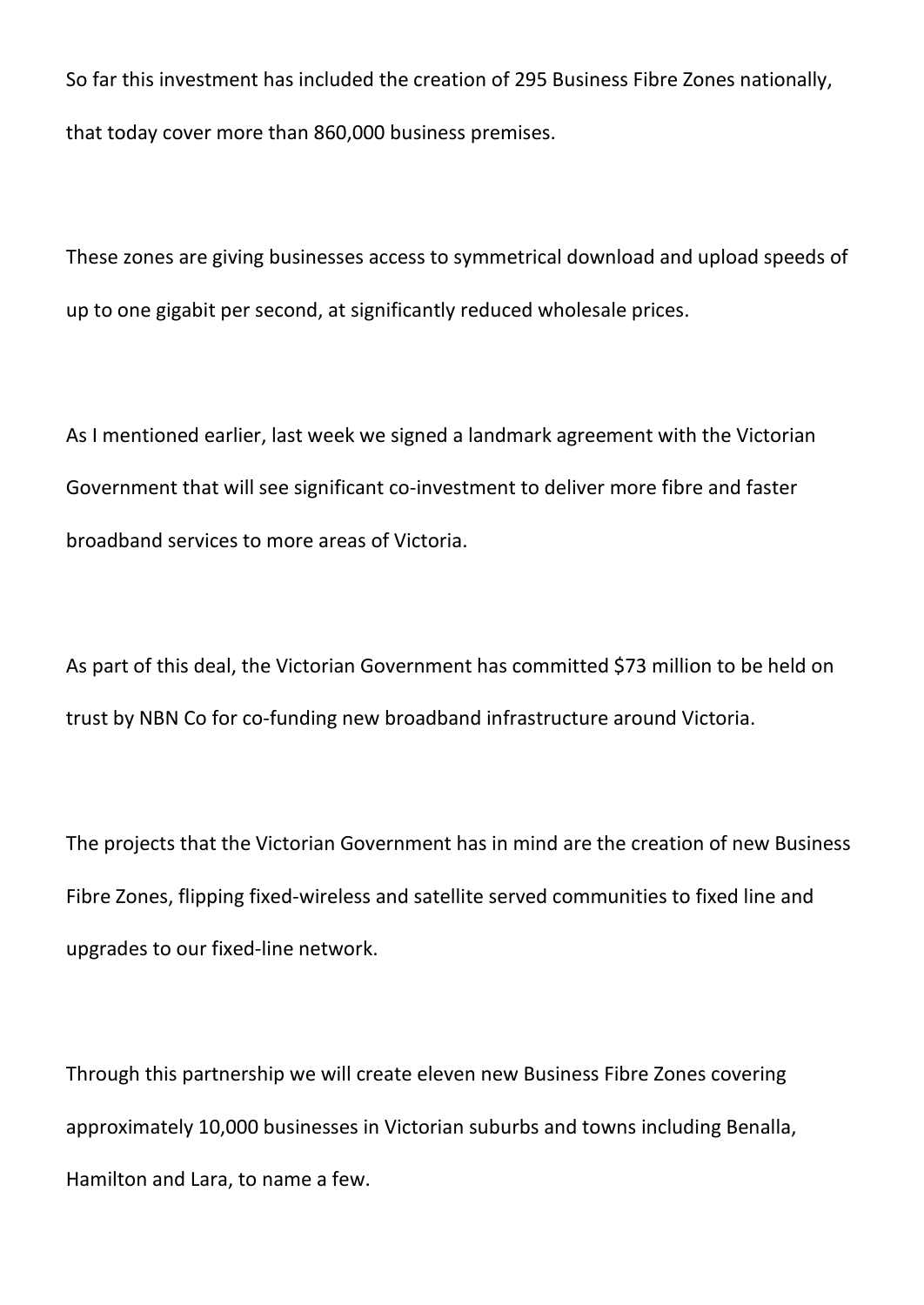We are delighted to work with the Victorian Government to identify opportunities to coinvest in the development and delivery of new NBN infrastructure to support the Connecting Victoria program.

These investments in smart infrastructure are not just about providing the speeds and services that businesses need to stay connected and productive.

They are also about providing the network infrastructure into new areas that will kickstart competition for small and medium businesses, wherever they may be.

## **CONCLUSION**

Digitising our regions, enhancing healthcare outcomes for patients, and creating new employment opportunities through the support of Australian businesses will be critical as we continue to recover from the impacts of COVID.

It so easy to be distracted by the myopia caused by COVID. Particularly, when the return to normality seems so far off.